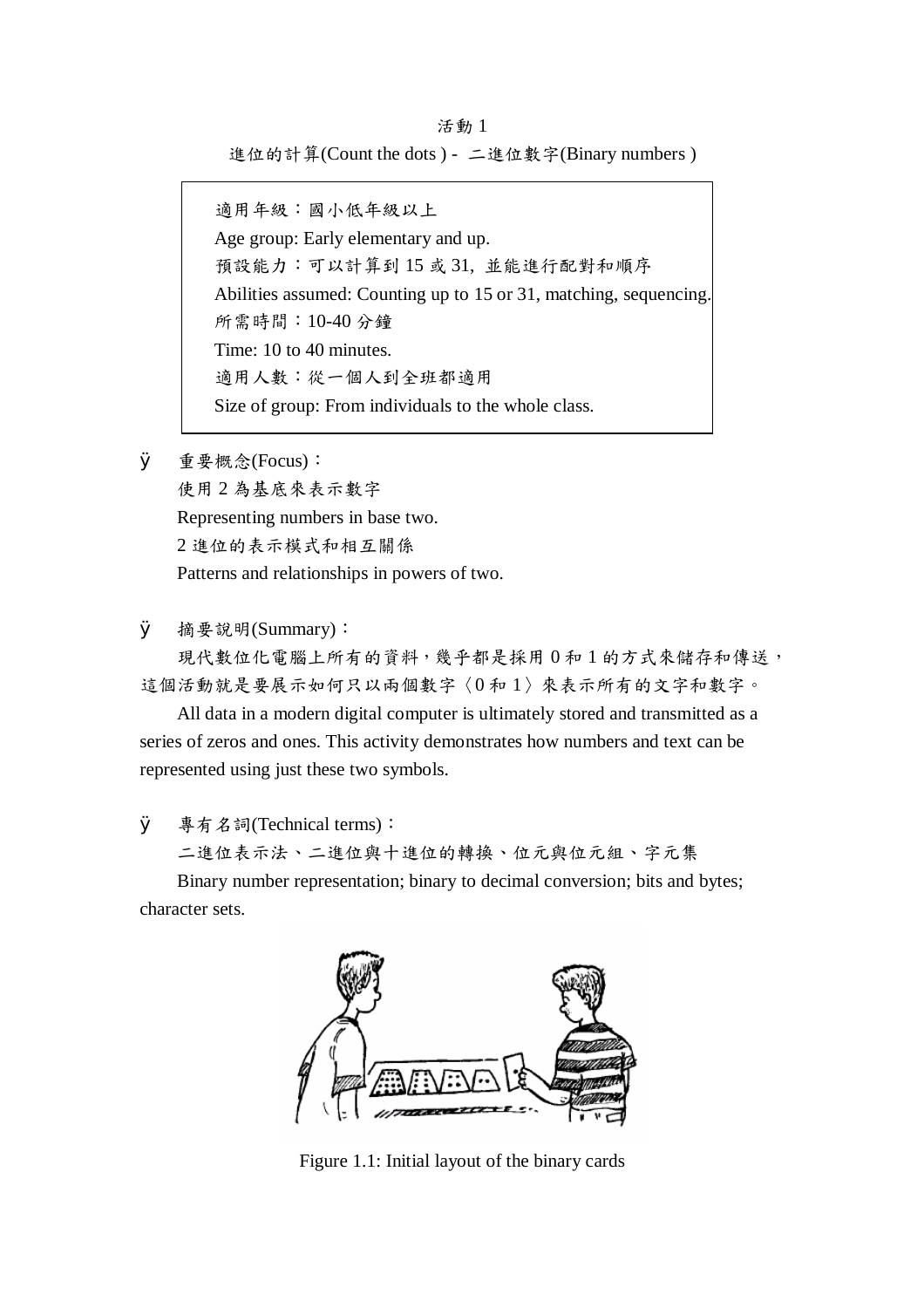

Figure 1.2: Flipping the cards to show five dots

Ø 所需教材(Materials):

每一個學生需要:

Each child will need:

從 17 頁中剪下來的一組〈五張〉數字卡

one set of five cards from the blackline master on page 17 (the blackline master has two sets),

18 頁的活動單、 a copy of the black-line master on page 18, and 鉛筆、橡皮擦 a pen or pencil.

- Ø 活動流程(What to do):
	- 1. 讓學生們座在一起,使他們都可以看到你,發給每位學生一組紙牌 Seat the children where they can see you, and give each child a set of cards.
	- 2. 讓學生將所有紙牌的圖案向上〈如圖 1.1〉,16點的紙牌在最左邊,通 常會有少部分的學生試圖要排相反的次序,所以一定要檢查一下。對於 年齡比較小的學生而言,你可以不要使用 16 點的紙牌。 The children should lay their cards out, as in Figure 1.1, with the 16-dot card to their left. Some children will be tempted to put the cards in the opposite order, so you should check that they are in descending numeric order from left to right. For younger children, do not use the 16-dot card.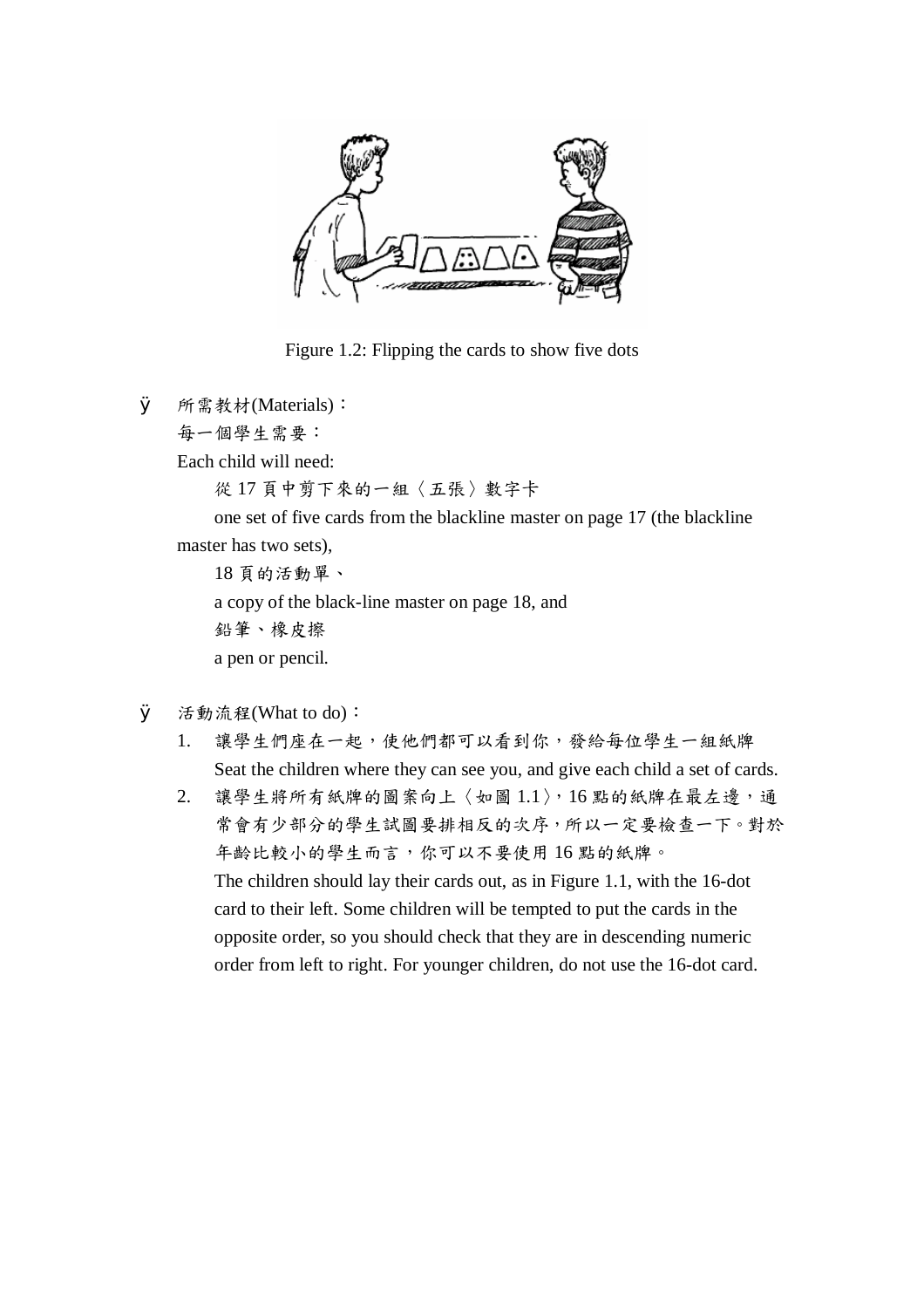

Figure 1.3: Solution to the worksheet on page 18

3. 先讓學生嘗試一下如何翻出總和為 5 點的紙牌,正確的方法是將 1 點和 4點的紙牌翻過來,其餘的紙牌則保持面朝下(如圖 1.2),每張紙牌不 是面朝上、就是面朝下,也就是紙牌上的點數不是全部顯是就是完全沒 有。因為總是會出現一些奇特的組合方式來產生 5 點,例如就會有學生 拿其他紙牌來遮住8點紙牌上的3點,這樣似乎也是5點。

Have the children work out which cards to flip over so that exactly five dots are showing. The only (correct) way to do this is to have the 4-dot and 1-dot cards face up, and the rest face down (Figure 1.2). Each card must be either face up or face down, with all or none of its dots showing. Be prepared for some novel ways of getting five dots -it is not unusual for children to produce the requisite number by using spare cards to cover up three of the dots on the eight card!

4. 現在讓學生們其他紙牌上的點數,讓他們試試看,可以組成的點數總共 有幾種。 試試看以下的這些點數,如3點(需要2點和1點的紙牌)、12點(需 要 8 點和 4 點的紙牌)、19 點(需要 16 點、2 點和 1 點的紙牌)等等。 對於一些能夠快速且自行完成點數組合的學生,你可以進一步要求他 們,是否有其他的方法可以組成這些點數(其實只有一種唯一的方法可 以顯示這些數字,但是最好能夠讓他們自己去發現這樣的結果)。 讓學生討論一下,以目前的紙牌可以表示的最大數為多少?(五張牌是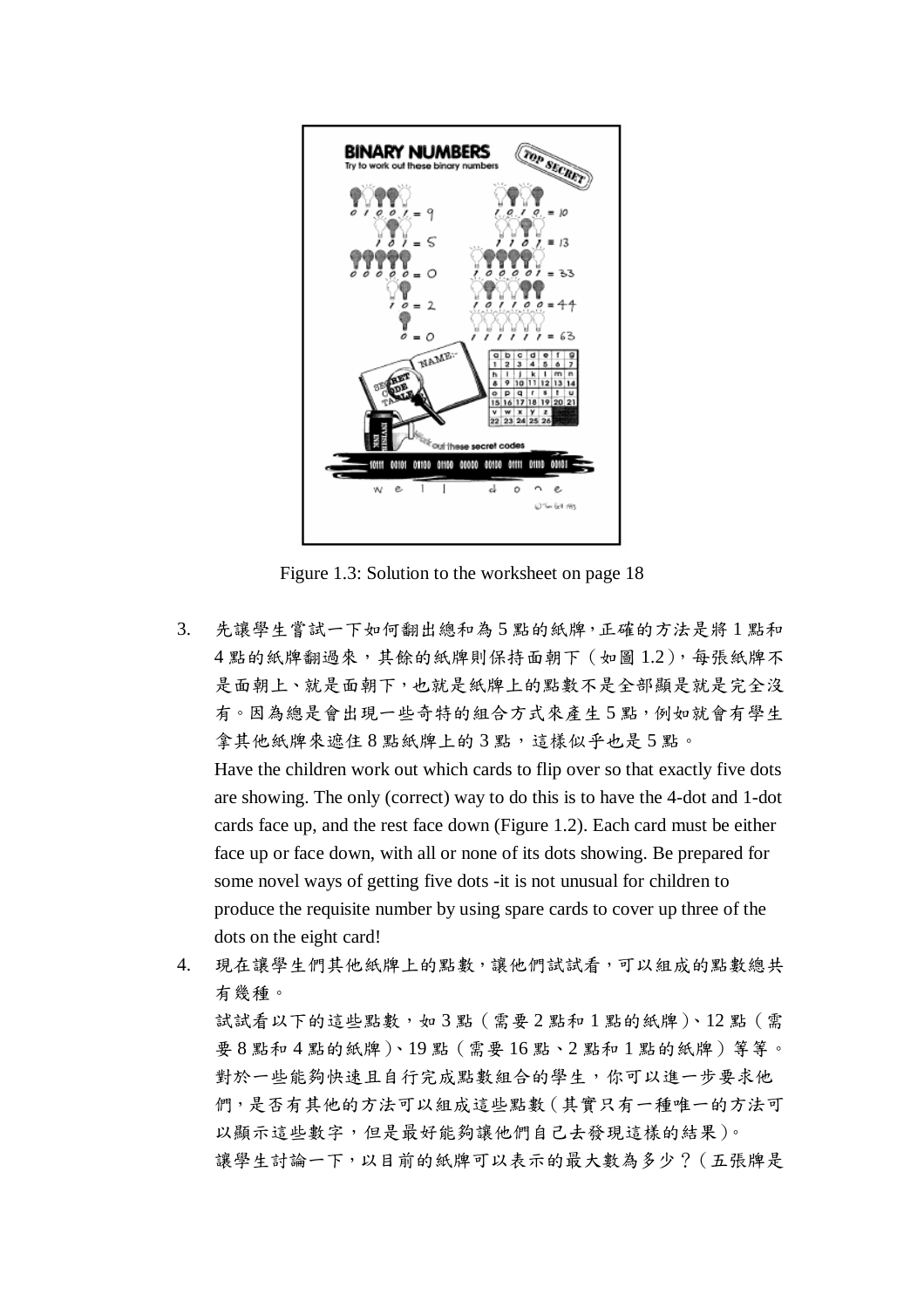31點、四張牌是15點)最小數是多少?(學生通常會認為是1點,但 是正確答案是 0點)有沒有哪一個數不能被表示出來的嗎?(沒有,所 有的數字應該都可以被表示出來,而且都只有一種唯一的表示法) Now get the children to show other numbers of dots, so that they explore which numbers can be represented.

Ask for numbers such as three (requires cards 2 and 1), twelve (8 and 4), nineteen (16, 2 and 1) and so on. For those who find the combination for a number quickly, ask if they can find another way to get the number (there is only one way to display each number, and they are likely to discover this eventually).

Discuss what the biggest number is that can be made with the cards (it is 31 for five cards, 15 for four cards). The smallest? (Often the number one will be offered first, but the correct answer is zero.) Is there any number between the smallest and largest that can't be represented? (No - all numbers can be represented, and each has a unique representation.)

5. 對於年齡比較大的學生,你可以要求他們依序的排出 1, 2, 3, 4, . . .等數 字,並且看看他們是否學會能以一定的次序來增加數字。(其實數字每 增加1,就是將紙牌由右而左的依序翻開) For older children, ask them to display the numbers 1, 2, 3, 4, . . . in

sequence, and see if they can work out a procedure for incrementing the number of dots displayed on the cards by one (the number of dots increases by one if you flip all cards from right to left until you turn one face up).

6. 這個部分的活動是要使用 0 和 1 來表示紙牌是翻起或覆蓋的狀態,告訴 學生我們使用 0 來代表紙牌是隱藏的、1 則代表紙牌是顯示的, 例如: 圖 1.2 的樣版是 00101, 你也可以給其他的範例來試試看, 例如: 10101 代表 21、11111 代表 31,另外給學生一些練習,讓他們兩者之間可以互 轉,你可以讓一部份學生輪流說出自己的生日,並使用 0 和 1 來表示這 個日期,而另一部份學生則將這些以 0 和 1 表示的數字轉換成原來的日 期,這就是二進位的轉換,也就是以 2 為基底的數字表示法。 This part of the activity uses zeros and ones to represent whether a card is face up or not. Tell the children that we will use a 0 to show that a card is hidden, and a 1 if its face is showing. For example, the pattern in Figure 1.2 is represented by 00101. Give them some other numbers to work out (e.g. 10101 represents 21, 11111 represents 31). With some practice the children

will be able to convert in both directions. You could ask children to take turns calling out the day of the month that they were born on using zeros and ones, and have the rest of the class interpret the date. This representation is called the binary system, also known as base two.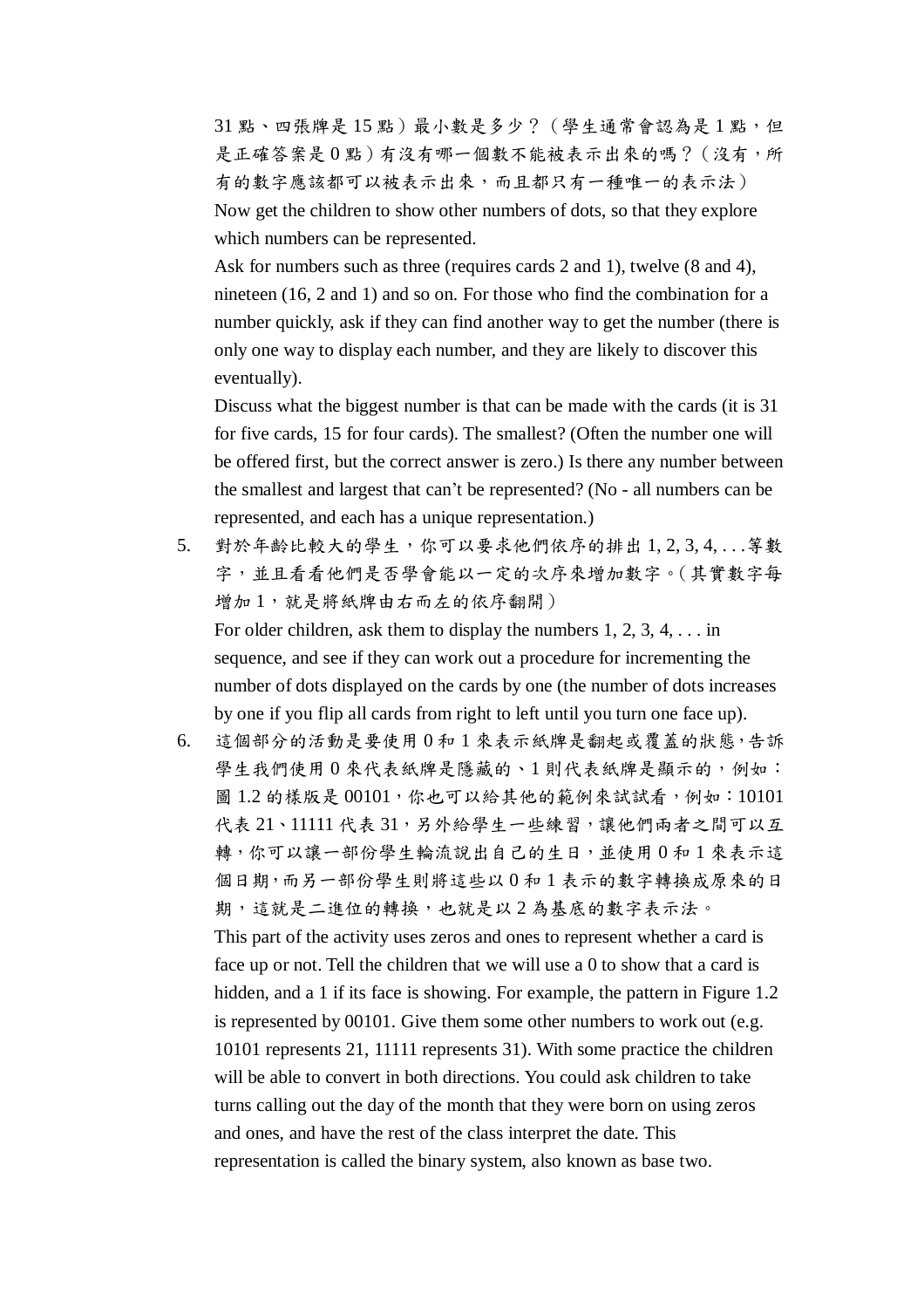7. 請使用第 18 頁擴充練習上的工作表(完整的工作表請見圖 1.3),這個 工作表使用「燈泡」的亮或暗來表示紙牌的隱藏與顯示,燈泡亮表示紙 牌顯示,燈泡暗表示紙牌隱藏。前面的幾個題型應該非常容易完成,例 如第一題是代表 8 和 1 紙牌顯示,所以代表 9。對於低於五個燈泡的題 型,學生應該使用前幾個紙牌即可,例如在第二個題型中,只有使用三 個燈泡,從左到右對應的值分別是4、2和1,讓學生試試看是否可以 自己完成所有的練習。

Use the worksheet on page 18 to extend the exercise. (A completed worksheet is shown in Figure 1.3.) The worksheet uses a light bulb that is switched on to represent a card that is showing, and a light bulb that is off to represent a hidden card. The first few patterns should be easy to work out. For example, the first pattern has the 8 and 1 cards showing, so the value represented is  $8 + 1 = 9$ . For the patterns with fewer than five light bulbs, the children should use only the smaller valued cards. For example, the second pattern has only three light bulbs, which correspond (from left to right) to the 4-, 2-, and 1-dot cards respectively. See if the children can work this out for themselves.

六個燈泡的問題剛好可以配合六張紙牌的問題,每一張紙牌上的點數剛 好是前一張的兩倍,點數分別是: 1, 2, 4, 8, 16, 32, 64 . . . . , 所以 32 點 的紙牌剛好可以用來解決六張紙牌的問題。

The six-bulb questions are designed to make the children think about how many dots should be on a sixth card. The number of dots on each card is double the number on the previous one, so the sequence is 1, 2, 4, 8, 16, 32, 64 . . . . Thus a 32-dot card would be added (at the left) to solve a problem that needs six cards.

在工作表下面有一個使用 1-26 的數字來表示英文字母的對照表(0 可以 用來代表空白),學生必須先學會每一個數字所代表的英文字,並且能 找到對照表中的字母,這個表格代表我們可以將文字的訊息轉換成一系 列的 0 與 1,而學生們可以透過這種方法來傳遞編碼過的機密訊息。 The code at the bottom of the worksheet uses the numbers 1 to 26 to represent the letters of the lphabet. (A zero can be used to represent a space.) The children must work out what each number in the code is, and look up the corresponding letter in the table. This shows how a textual message can be converted to a series of zeros and ones. The children can then write coded messages for each other.

**Ø** 延伸活動(Variations and extensions): 在以下的練習中,我們使用棒子的長度來取代紙牌的點數(我們可以使用長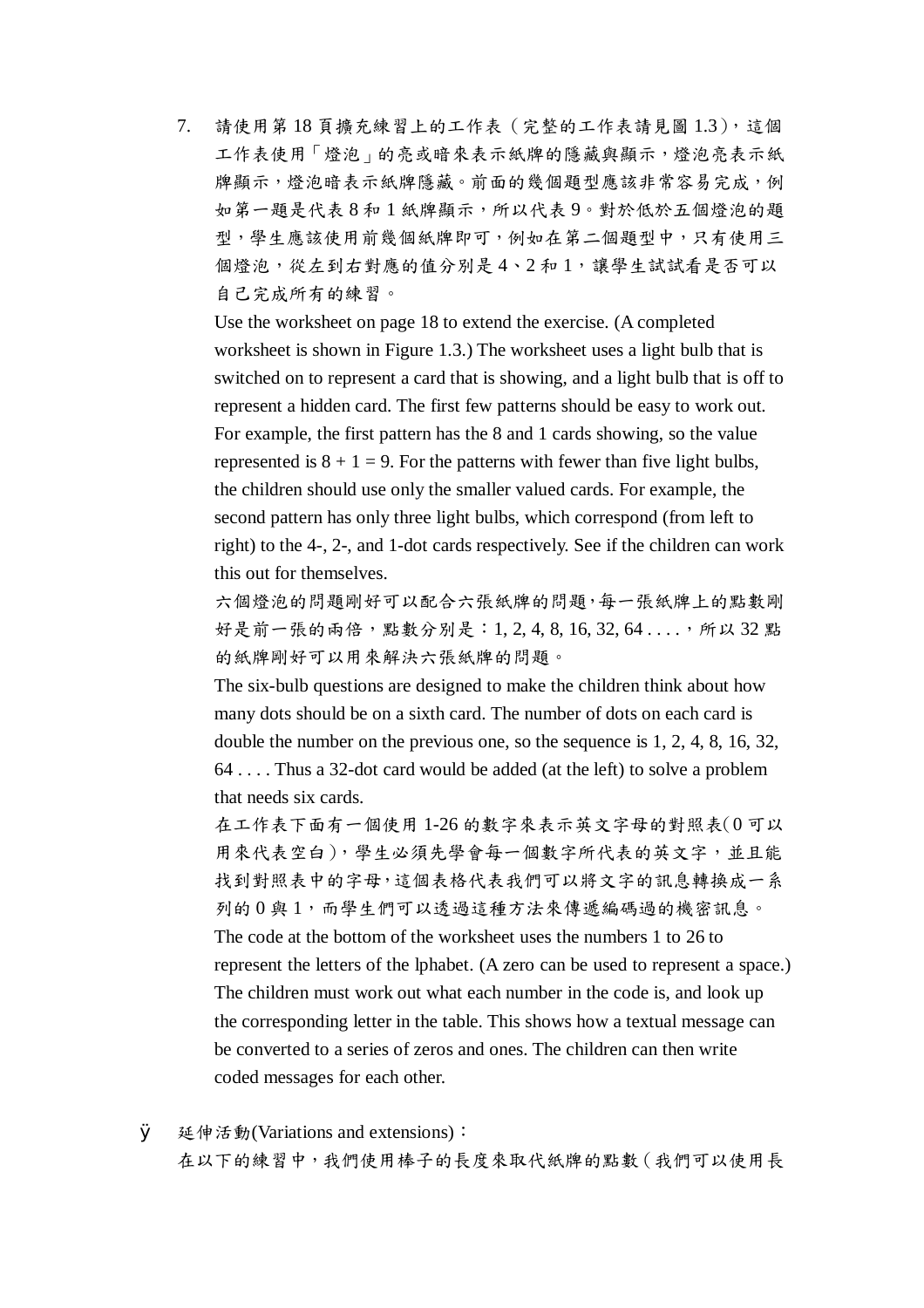度分別為 1, 2, 4, 8 和 16 單位的棒子來產生代表 0-31 單位的長度),或是使用重 量來取代紙牌的點數(我們可以使用重量分別為 1, 2, 4, 8 和 16 單位的東西來產 生代表 0-31 單位的重量)

Instead of using cards with dots, the exercise can be done with the lengths of rods (a set of rods of lengths 1, 2, 4, 8 and 16 units can be used to create any length from 0 to 31) or with weights (a set of weights of 1, 2, 4, 8 and 16 units can be combined to produce any weight from 0 to 31).

我們現在可以嘗試使用嗶聲來取代如 01101 的順序,高音頻代表 1、低音頻 代表 0,這個活動將會在教室中造成非常吵雜的結果,但是學生們將會印象深 刻。其實數據機和傳真機就是使用類似的音頻技術來傳遞資料的,但是持續的高 音音頻將會造成類似撕裂的聲音,假如學生不熟悉這樣的聲音,可以讓他們嘗試 以電話撥打傳真機,他就可以聽到這樣的聲音。

Instead of calling out sequences like 01101, try using beeps - call out a high-pitched beep for a one and a low-pitched one for a zero. This activity is noisy in the classroom, but children find it memorable! Modems and fax machines use tones like this to transmit information, although the tones are sent so quickly that they blend to make a continuous screeching sound. If the children aren't familiar with this, they could try calling a fax machine number to hear what it sounds like.

任一個有兩種狀態的物件都可以用來表示數字,圖 1.4 顯示我們可以使用各 種不同的方法來來表示數字9(01001),有一個比較特別的方法是使用手指頭, 手指頭向上代表 1、手指頭向下代表 0,我們使用 5 根手指頭可以代表最大的值 為 31,10根手指頭則可以表示最大到1023,這樣的表示法需要一點點的小技巧, 因為它將會產生一些奇怪的姿勢,其實真正的挑戰是使用腳指頭,這將可以讓你 表示超過一百萬的數字 (真正是多少呢?兩隻手可以表示 0 到 1023, 手指和腳 指在一起可以表示 1024\*1024=1,048,576)。

Any objects that have two states can be used to represent numbers. Figure 1.4 shows some different ways of representing the number nine (01001). A particularly challenging method is to use your fingers. If a finger is up it represents a one; down represents zero. Counting on your fingers using the binary system enables you to go up to 31 on one hand, and 1023 on two hands.It requires some dexterity, and you have to watch out for rude gestures along the way! For a real challenge, try using your toes as well this will allow you to count up to more than a million. (How many exactly? Two hands give 1024 possibilities, 0 through 1023. Hands and toes give 1024 \* 1024  $= 1,048576$  possibilities, 0 through 1,048,575.)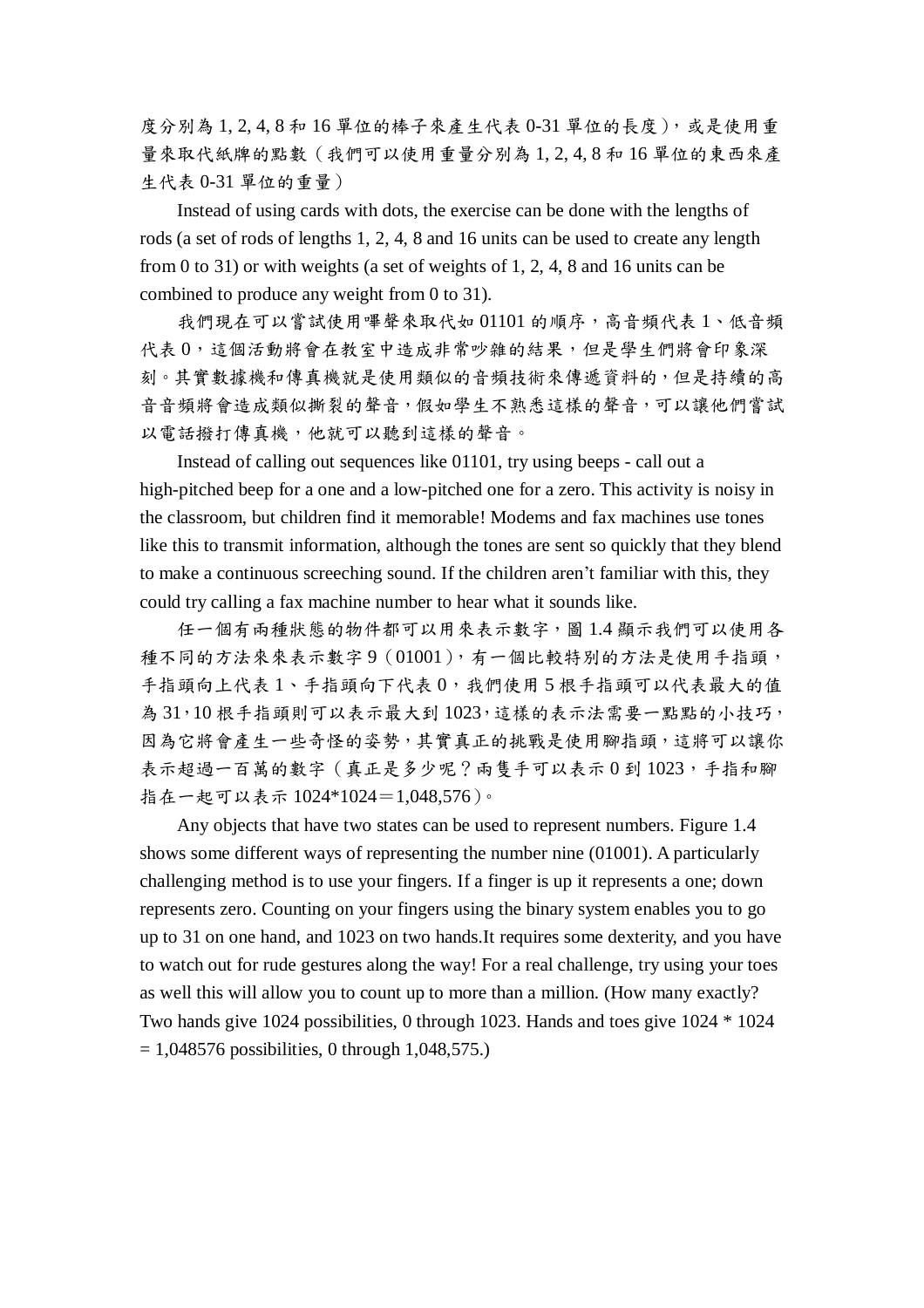

Figure 1.4: Some unusual ways of representing the number nine (01001 in binary)

中高年級的學生可能對於擴充1,2,4,8,16,32..的順序會有極大的興趣,這 樣的順序存在著一個非常有趣的關係:假如你將右邊的數字累加到左邊,總和將 會永遠比下一個數字少 1。

Older children will enjoy extending the sequence 1, 2, 4, 8, 16, 32 . . . The sequence contains an interesting relationship: if you add the numbers from the beginning from left to right, the sum will always be one less than the next number in the sequence.

二進位有另一個非常有趣的性質那就是:你只要插入一個數字 0 在該數字的 最右邊,就會產生 2 倍的效果,例如:1001(9)的倍數是 10010 (18),中高年級的 學生應該可以自己解釋這樣的現象代表什麼(因為所有原來是 1 的位數值現在都 是之前值的2倍了,所以總和變成原來的2倍,相同的效果也會發生在10進位 上,如果插入一個 0 在該數字的最右邊,就會產生 10 倍的效果)。

Another property of binary numbers is that you can double the number by inserting a zero on the right-hand side of a number. For example, 1001 (9) doubled is 10010 (18). Older children should be able to explain why this happens. (All of the places containing a one are now worth twice their previous value, and so the total number doubles. The same effect occurs in base ten, where inserting a zero on the right of a number multiplies it by ten.)

二進位數字的概念可以被運用在猜數字的遊戲之上,我們可以透過如:「該 數字大於或等於 X 嗎? 」的問句達成,例如我們知道該數字小於 32,我們可以 繼續問「該數字小於 16 嗎?」來逐步達成猜數字的遊戲。活動 5 將有更詳細的 描述。

Binary numbers are closely related to the guessing game in which one person thinks of a number and someone else tries to guess it by asking questions of the form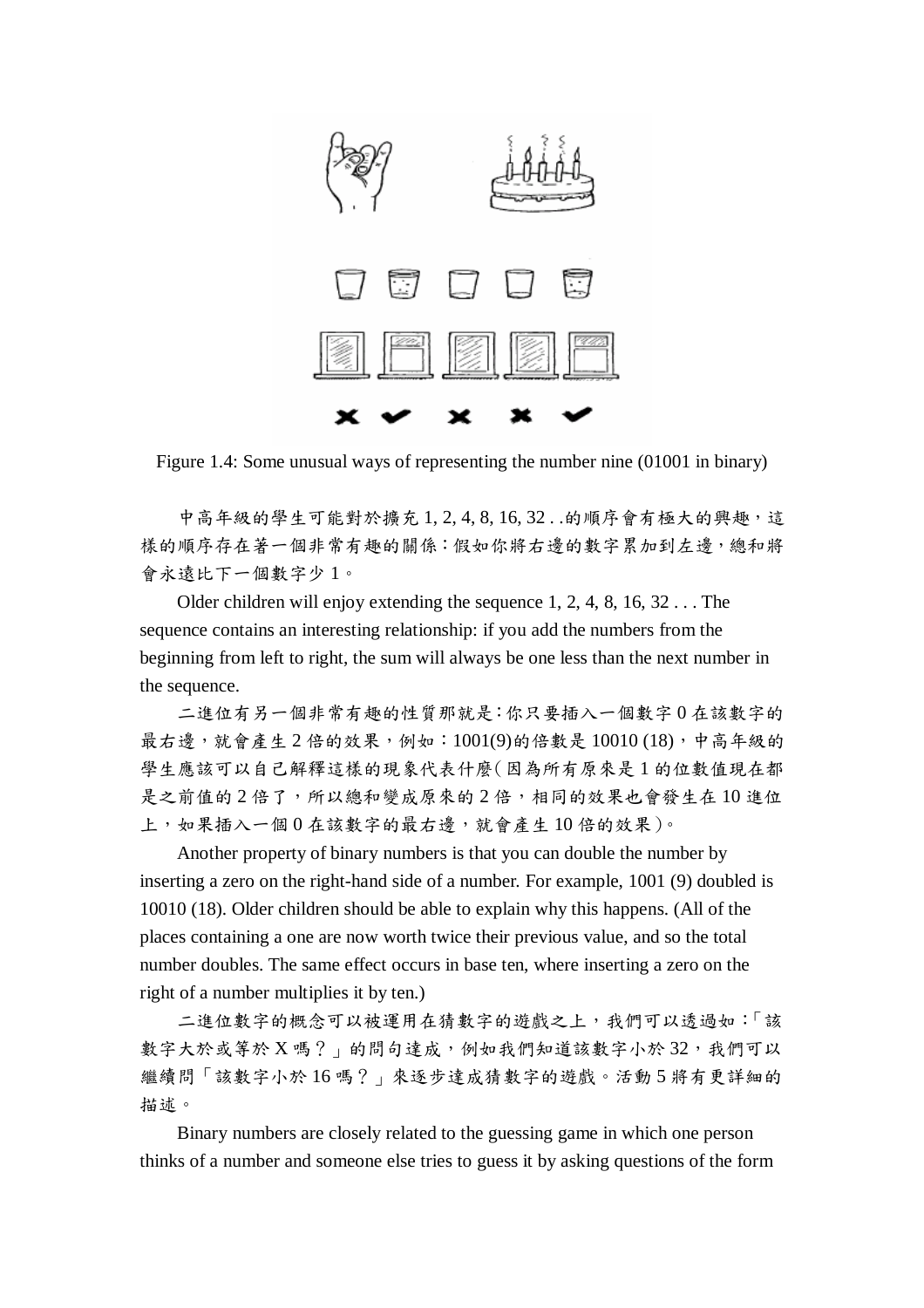"is it greater than or equal to  $x$ ?" For example, suppose the number is known to be less than 32. A sensible first question would be "is it less than 16?" The yes/no answers to the questions are given by the zero/one bits in the binary representation of the number. This is explored in detail in Activity 5.

使用 5 個數字可以表示所有的英文字母,但是如果要加上大小寫那就不夠使 用了,你可以讓學生算算看電腦到底需要多少不同的字元來表示才足夠(包括小 數點、逗點和一些特別的記號如\$等),並且結論是要多少字元才能夠儲存所有 的字元 (兩組英文字母、10個數字和一些標點符號,全部已經超過了64個,所 以需要7個數字才足夠使用,但是7個數字可以表達128個字元,已經非常足夠 了),目前大多數的電腦內部使用 ASCII (American Standard Code for Information Interchange)來儲存資料,每一個字元使用 7 個位元來表示。

The five-bit code used for letters does not allow both upper- and lower-case letters to be represented. You could have the children work out how many different characters a computer has to represent (including digits, punctuation, and special symbols such as \$), and consequently how many bits are needed to store a character. (With two lots of 26 letters, 10 digits, and a few punctuation marks, there are bound to be more than 64 codes needed, so at least seven bits are necessary. Seven bits allows for 128 characters, and this is more than sufficient.) Most current computers use a representation called ASCII (American Standard Code for Information Interchange), which is based on using seven bits per character. Longer codes that allow for the languages of non-English speaking countries are now becoming common.

Ø 相關知識(What's it all about?):

現在的數位電腦幾乎全部都使用上述的方式來表示資訊,這樣的表示方式稱 為二進位制,因為只有採用了兩個不同的數字來表示,這也可以稱為以2為基底 的表示方法(這和一般人所熟知的以 10 為基底完全不同)。每一個 0 或是 1 稱為 位元(bit,它是 binary digit 二進位數字的縮寫),「位元」通常被用來表示電腦 主記憶體的位址,它是透過電晶體的開或關以及電容器的充電或放電來表示不同 的相位。在軟式或硬式磁碟中,位元則是透過磁碟片表面上磁場的方向來表示, 不是南-北就是北-南。CD-ROM 則是透過光學的反射來表示,它運用光的反射與 否來表示 0 與 1。而當資料要透過電話線或無線電來傳遞時,必須先將資料以高 音頻和低音頻來表示 0 或 1。

Modern digital computers almost exclusively use the system described above to represent information. The system is called binary because only two different digits are used. It is also known as base two (as opposed to base ten, which humans normally use). Each zero or one is called a "bit" the term being a contraction of binary digit. A bit is usually represented in a computer's main memory by a transistor that is switched on or off, or a capacitor that is charged or discharged. On magnetic disks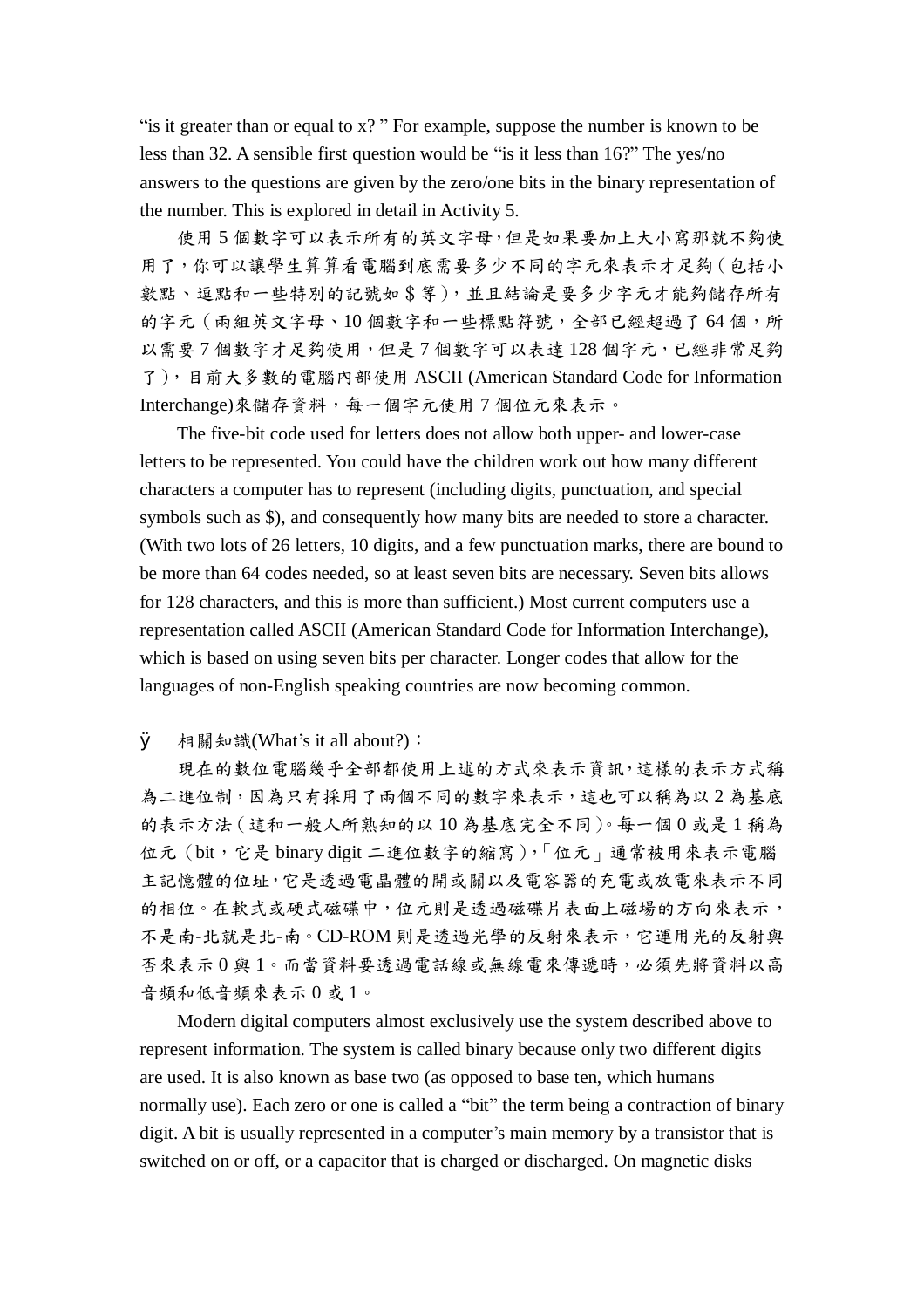(floppy disks and hard disks), bits are represented by the direction of a magnetic field on a coated surface, either North-South or South-North. CD-ROMs store bits optically the part of the surface corresponding to a bit either does or does not reflect light. When data must be transmitted over a telephone line or radio link, the ones and zeros are commonly represented by high- and low-pitched tones.

一個位元可能無法表示太多資料,所以我們必須將這些位元組合起來使用, 我們常以 8 個位元來表示資料,8 個位元可以表示 0-255 的數字,8 個位元我稱 之為位元組。

One bit on its own can't represent much, so they are usually grouped together as in the exercise above. It is very common to store bits in groups of eight, which can represent numbers from 0 to 255. A group of eight bits is called a byte.

位元不但可以表示我們也可以拿它來表示文書處理文件中的字元,一 個位元通常被用來表示一個單一的文字字元,所以數字 0-255 就可以拿來表示所 有的大小寫英文字、數字、標點符號和一些特殊符號。

As well as representing numbers, this code can also represent the characters in a word processor document. A byte is often used to represent a single character in a text - the numbers 0 to 255 are more than enough to encode all the upper- and lower-case letters, digits, punctuation, and many other symbols.

為了要表示更大的數字,我們會將更多位元組合起來使用,兩個位元組(16 位元)就可以被用來表示 65,536 個不同的值,四個位元組 (32位元)可以表示 超過 40 億個不同的值。電腦的運算速度會受到它一次可以處理位元多寡的影 響,例如 32位元電腦一次可以進行 32位元的運算,而 16位元的電腦因為每次 只能進行 16 位元的運算,所以它必須將比較大的數打散成 16 位元的量,所以這 樣會造成速度變慢。

To represent larger numbers, several bytes are grouped together. Two bytes (16 bits) can represent 65,536 different values, and four bytes can represent over 4 billion values. The speed of a computer is affected by the number of bits it can process at once. For example, a 32- bit computer can perform arithmetic and manipulations on 32-bit numbers, whereas a 16-bit computer must break large numbers into 16-bit quantities, making it slower.

一般來說,我們無法直接看到電腦上的位元和位元組,因為它們在顯示時已 經自動轉換成字元和數字。但是,位元和位元組的觀念,在電腦上用來儲存數字、 文字和其他訊息時,仍然是非常重要的一種觀念。

Normally we don't see the bits and bytes in a computer directly because they are automatically converted to characters and numbers when they are displayed, but ultimately bits and bytes are all that a computer uses to store numbers, text, and all other information.